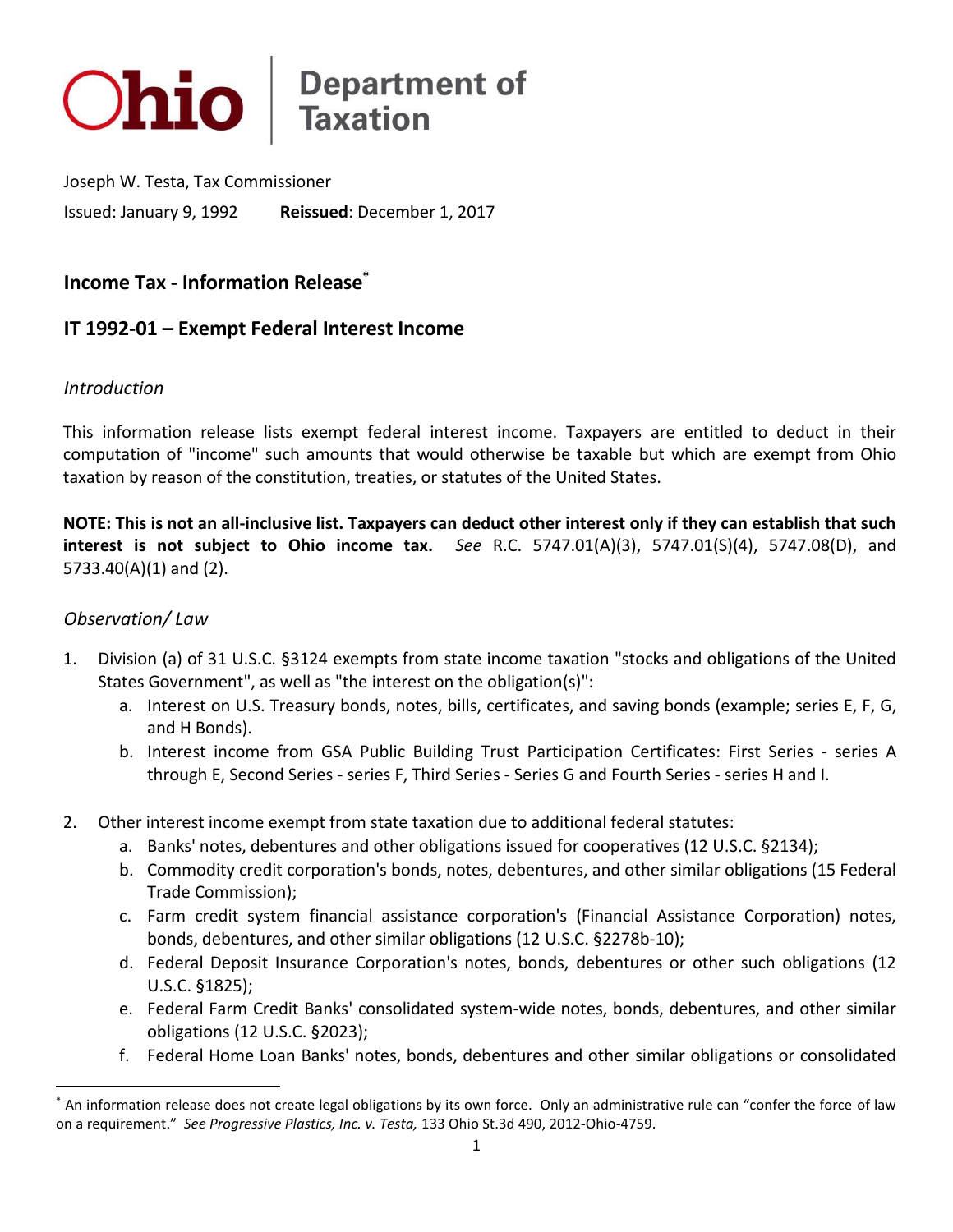federal home loan bonds and debentures (12 U.S.C. §1441);

- g. Federal intermediate credit banks' notes, bonds, debentures and other similar obligations (12 U.S.C. §2204 and 2023) (Treated as a subclass of Fed. Farm Credit Bank);
- h. Federal Land Banks and Associations' notes, bonds, debentures or other such obligations (12 U.S.C. §2098);
- i. Federal Savings and Loan Insurance Corporations' notes, bonds, debentures or other such obligations, (12 U.S.C. §1825);
- j. Financing corporation's (FICO) obligations (12 U.S.C. §1441(e)(8));
- k. General Insurance Fund's debentures issued:
	- i. Under the War Housing Insurance Law (12 U.S.C. §1739(d)),
	- ii. To acquire rental housing projects (12 U.S.C. §1747g(g)), and
	- iii. Under the Armed Services Housing Mortgage Insurance (12 U.S.C. §1748b(f));
- l. National Credit Union Administration Central Liquidity Facility's notes, bonds, debentures and other similar obligations (12 U.S.C. §1795k(b));
- m. Production Credit Association's notes, debentures, and other similar obligations (12 U.S.C. §2077);
- n. Resolution Funding corporation's obligations (12 U.S.C. §1441b(f)(7)(A));
- o. Student Loan Marketing Association's obligations (20 U.S.C. §1087-2(b)(2));
- p. Tennessee Valley Authority's bonds (16 U.S.C. §831n-4(d));
- q. United States Postal Service's obligations (39 U.S.C. §2005(d)(4));
- r. Export-Import Banks of the United States' obligations (12 U.S.C. §635(d));
- s. District of Columbia's obligations;
- t. Farmers Home Corporation's obligations (12 U.S.C. §2023);
- u. Federal Farm Loan Corporation's obligations (12 U.S.C. §2023);
- v. Federal Housing Administration's obligations (12 U.S.C. §1723a(c));
- w. Home Owner's Loan Corporation's obligations (12 U.S.C. §1463 abolished 1953);
- x. Joint Stock Land Banks' farm loan bonds and mortgages (12 U.S.C. §2098);
- y. Maritime Administration's Merchant Marine Bonds (12 U.S.C.);
- z. Small Business Administration's obligations (15 U.S.C. §633);
- aa. U.S. Housing Authority's obligations (42 U.S.C. §1437(i));
- bb. Territorial Obligations:
	- i. American Samoa Interest from industrial development bonds for Eastern Samoa issued by the Government of American Samoa (48 U.S.C. §1670),
	- ii. Guam Interest from bonds issued by the Government of Guam (48 U.S.C. §1423a),
	- iii. Northern Mariana Interest from bonds or other obligations issued by the Government of the Northern Mariana Islands (48 U.S.C. §1801) and § 607 of the Covenant to Establish a Commonwealth of the Northern Mariana Islands,
	- iv. Puerto Rico Interest from bonds issued by the Government of Puerto Rico (48 U.S.C. §745), and
	- v. Virgin Islands Interest from bonds issued by the Government of the Virgin Islands (48 U.S.C. §1574(b)(ii)(A)).

**Special Notes.** While the preceding is a list of federal income items that are exempt from state taxation, when filing out your tax return, please remember the following:

 1. Interest income from repurchase agreements involving exempt federal obligations is not deductible federal interest income for Ohio tax purposes. *See Associated Estate Corporation v. Limbach* (May 11, 1990), BTA Case No.s 87-H-743, 87-G-744 and 87-D-756 and *Park Poultry Inc. v. Limbach* (May 3, 1991),